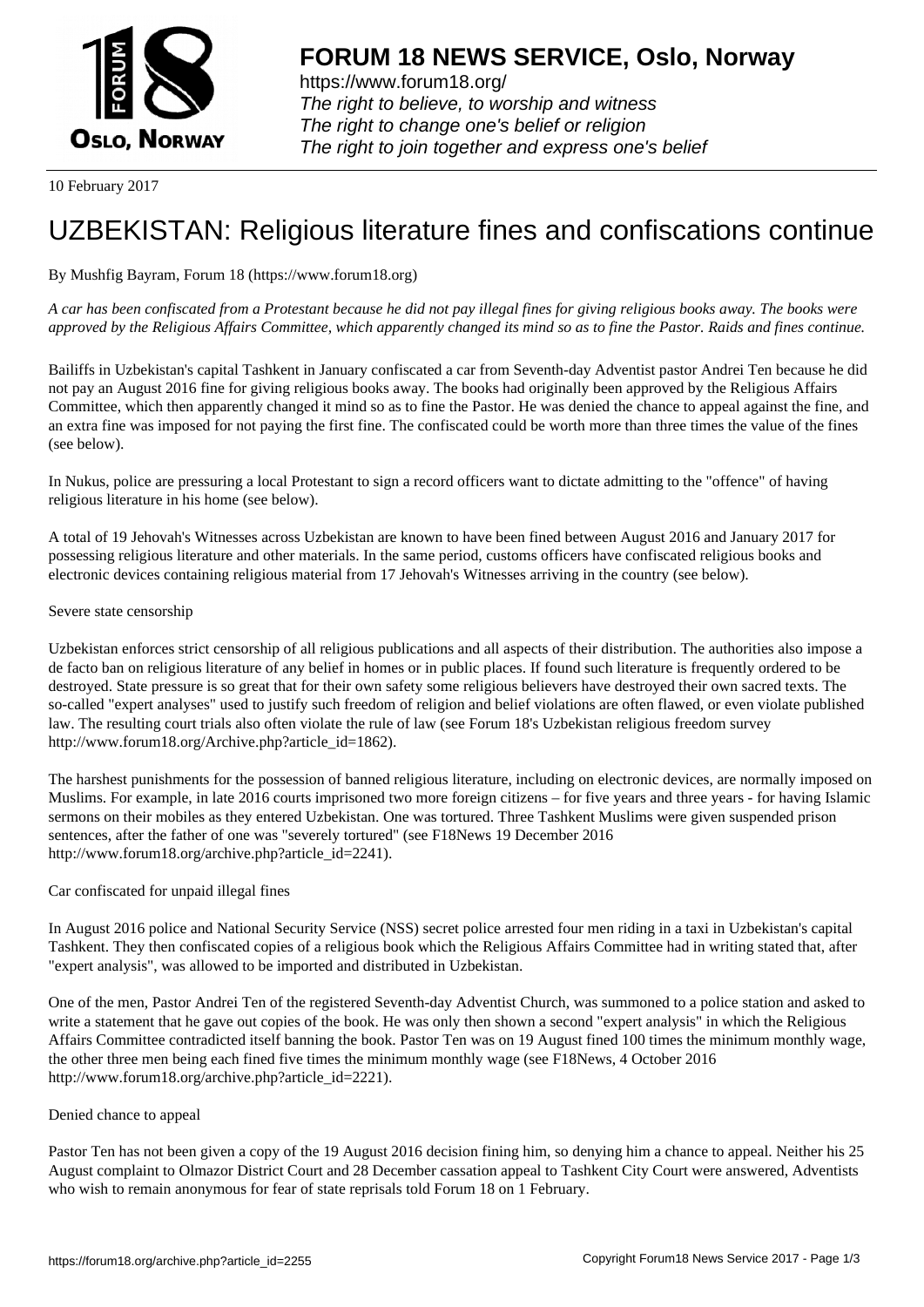Asked why the Judge did this, Aziz Rakhimov, Judge Yusupov's Assistant, on 9 February 2017 claimed that: "I myself gave a copy to Ten three days after the decision". He then declined to discuss the case further.

On 18 January Ten received two letters. The first was a decision to exact the administrative fine imposed in August 2016. The second was a new 19 December 2016 decision imposing an extra fine of 10 times the minimum monthly wage, or 1,497,750 Soms, for failure to pay the first fine. The second fine was signed by Bailiff Imamjan Tuychiyev under the Code of Administrative Offences' Article 198-1 ("Failure by a debtor to obey executive orders").

On 19 January Bailiff Tuychiyev with five colleagues broke into the grounds of Ten's home. They waited for Ten, and when he returned home at 8 pm illegally confiscated his car. "Pastor Ten doesn't know where they took the car," Adventists stated.

Bailiff Tuychiyev claimed to Forum 18 on 8 February that "we did everything according to the law". Told that Ten was not given a copy of the original court decision and so could not pay the first fine, and that his complaint and cassation appeals were ignored, Tuychiyev replied: "That's not our problem. You need to ask the court which ordered us to exact the fine."

Told that the market value of Ten's car could be up 30 million Soms, several times the level of the fine, Bailiff Tuychiyev answered: "I am not a market specialist. When he pays the total sum of the fine he can get it back."

Pressure to admit to "offence"

Nine police officers, only one of whom was in uniform, broke into Bakhbergen Abdikarimov's flat in Nukus in the afternoon of 27 November 2016. The police did not have a search warrant, so both their breaking into his home and subsequent search were illegal. Police confiscated one Christian book, three CD and DVD discs - one of which contained a video of Abdikarimov's wedding - and one memory chip, local Protestants who wish to remain unnamed for fear of state reprisals told Forum 18 on 2 February.

Police then took Abdikarimov to Nukus Police Station and questioned him for three hours. The unnamed officers demanded that he write a statement they would dictate, in which he would claim to be illegally storing Christian books in his home. Abdikarimov refused to do this and the police then released him.

Since then Nukus Police have been "constantly making phone calls to summoning him to Nukus Police Station", Protestants stated. The police are still trying to force Abdikarimov to sign a police report incriminating himself for allegedly violating Administrative Code Article 184-2 ("Illegal production, storage, or import into Uzbekistan, with the intent to distribute or actual distribution, of religious materials by physical persons").

Major Isak Soliyev of Nukus Police's Criminal Investigation Division refused to discuss the case on 9 February. He asked Forum 18 to call back in one hour, and when called claimed: "We don't know you, and we cannot talk to you over the phone".

Fines follow literature, electronic device seizures

Police raided and searched homes of 43 Jehovah's Witnesses across Uzbekistan for religious literature between August 2016 and January 2017, Jehovah's Witnesses told Forum 18. This resulted in the confiscation of 43 publications and electronic devices and 19 Jehovah's Witnesses being fined. A recent example took place in Jizakh Region. Judge Sherzod Peshmirzayev of Jizakh City Criminal Court fined 23-year old Muborak Abdurakhmanova on 22 December 2016 for reading Jehovah's Witness literature. The Judge fined her 20 times the minimum monthly wage or 2,995,500 Soms under Administrative Code Article 184-2, the Court's Chancellery told Forum 18 on 9 February.

Jizakh Regional Administration's official website on 27 January published an article titled "Regret of a woman of thoughtless actions." It instructs readers that "one must not act based on one's impulses but on science and a world view", before adding that: "Wilfulness and thoughtless actions can bring any person like Abdurakhmanova into the court room." The article claims that Abdurakhmanova admitted in Court that she "became interested in Jehovah's Witnesses, and recorded on her mobile phone video-films made by the followers of this sect. She also made notes in her notebook on various religious topics."

Abdurakhmanova "studied the Bible, listened to sermons by Jehovah's Witnesses and sang religious songs for one year", the article said. She "illegally kept" the religious materials in her phone until 18 November 2016, when police confiscated it from her.

A Jizakh Criminal Court Chancellery official (who would not give his name) refused to discuss the case with Forum 18. Calls to Judge Peshmirzayev went unanswered on 9 February.

Uzbekistan frequently raids, arrests, fines, and jails people exercising freedom of religion and belief who possess religious literature. For example, two Protestant five-day prisoners of conscience were ordered in November 2016 to pay 15 per cent each of a month's minimum salary as "compensation" for state prison costs (see F18News 1 December 2016